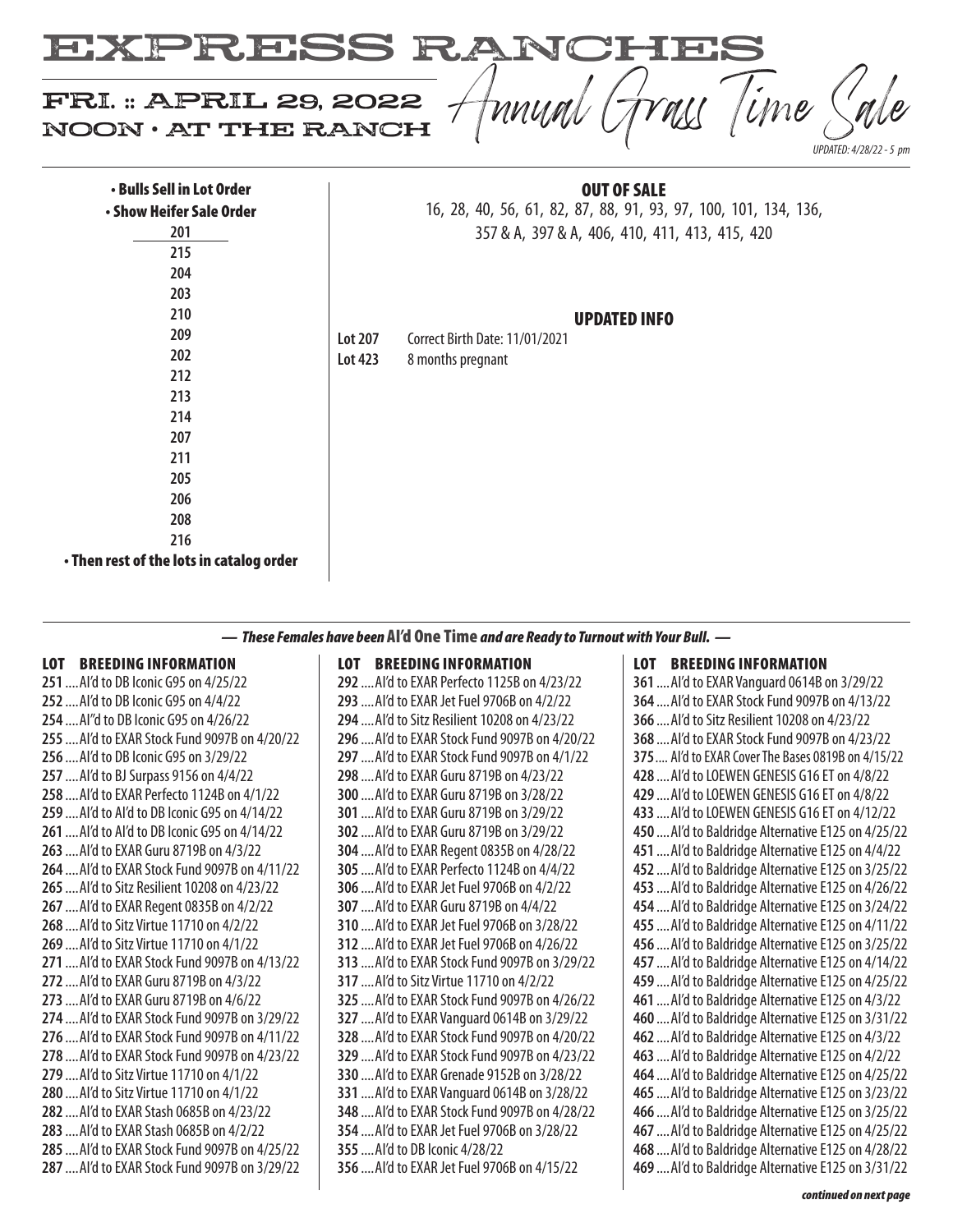### *— These Females have been* AI'd One Time *and are Ready to Turnout with Your Bull. —*

### LOT BREEDING INFORMATION

| 470  Al'd to Baldridge Alternative E125 on 3/31/22 |
|----------------------------------------------------|
| 471  Al'd to Baldridge Alternative E125 on 4/12/22 |
| 472  Al'd to Baldridge Alternative E125 on 3/31/22 |
| 473  Al'd to Baldridge Alternative E125 on 4/22/22 |
| 474  Al'd to Baldridge Alternative E125 on 4/4/22  |
| 475  Al'd to Baldridge Alternative E125 on 4/5/22  |
| 476  Al'd to Baldridge Alternative E125 on 4/6/22  |
| 477  Al'd to Baldridge Alternative E125 on 4/11/22 |
| 478  Al'd to Baldridge Alternative E125 on 4/3/22  |
| 479  Al'd to Baldridge Alternative E125 on 4/4/22  |
| 480  Al'd to Baldridge Alternative E125 on 3/31/22 |

LOT BREEDING INFORMATION ....AI'd to Baldridge Alternative E125 on 3/30/22 ....AI'd to Baldridge Alternative E125 on 4/12/22 ....AI'd to Baldridge Alternative E125 on 4/25/22 ....AI'd to Baldridge Alternative E125 on 4/4/22 ....AI'd to Baldridge Alternative E125 on 4/2/22 ....AI'd to Baldridge Alternative E125 on 4/13/22 ....AI'd to Baldridge Alternative E125 on 4/21/22 ....AI'd to Baldridge Alternative E125 on 4/3/22 ....AI'd to Baldridge Alternative E125 on 4/22/22 ....AI'd to Baldridge Alternative E125 on 3/24/22 ....AI'd to Baldridge Alternative E125 on 4/4/22

— ANGUS BABY CALVES UPDATES —

| <b>LOT BREEDING INFORMATION</b>                    |
|----------------------------------------------------|
| 492  Al'd to Baldridge Alternative E125 on 4/25/22 |
| 493  Al'd to Baldridge Alternative E125 on 4/5/22  |
| 494  Al'd to Baldridge Alternative E125 on 4/2/22  |
| 495  Al'd to C&C Intuition 7104 on 4/25/22         |
| 496  Al'd to C&C Intuition 7104 on 4/21/22         |
| 497  Al'd to Baldridge Alternative E125 on 4/16/22 |
| 498  Al'd to Baldridge Alternative E125 on 4/21/22 |
| 499  Al'd to Baldridge Alternative E125 on 4/12/22 |
| 500  Al'd to Baldridge Alternative E125 on 4/22/22 |

| <b>LOT</b> | REG#           | TATT00 | BD      | SEX | <b>SIRE</b>                   | Act BW | <b>CED</b>     | BW     |    | WW YW  |    |      | DOC Claw Angle | HP   | <b>CEM</b> | Milk | <b>CW</b> | Marb | REA  | \$M | \$B | \$C | DNA   |
|------------|----------------|--------|---------|-----|-------------------------------|--------|----------------|--------|----|--------|----|------|----------------|------|------------|------|-----------|------|------|-----|-----|-----|-------|
| 251A       | 20295174       | 2166   | 1/25/22 | C   | DB Iconic G95                 | 81     | 6              | 2.7    | 84 | 149    | 3  | 0.63 | 0.56           | 6.0  | 9          | 25   | 72        | 1.19 | 1.37 | 27  | 209 | 298 | HD50K |
| 252A       | 20295161 2154B |        | 1/31/22 | B   | DB Iconic G95                 | 71     | 13             | $-0.6$ | 59 | 109    | 27 | 0.54 | 0.47           | 9.1  | 9          | 25   | 51        | 1.23 | 0.72 | 51  | 170 | 271 | HD50K |
| 253A       | 20263173       | 2338   | 1/11/22 | C   | DB Iconic G95                 | 78     | 3              | 2.9    | 89 | 165    | 27 | 0.59 | 0.55           | 12.8 | 10         | 26   | 86        | 1.05 | 0.74 | 53  | 207 | 321 | HD50K |
| 254A       | 20301125       | 2403   | 2/10/22 | C   | DB Iconic G95                 | 72     | 9              | 0.6    | 58 | 104    | 22 | 0.67 | 0.55           | 12.4 | 7          | 36   | 42        | 1.39 | 0.41 | 68  | 163 | 279 | HD50K |
| 255A       | 20258728       | 2313   | 1/2/22  | C   | DB Iconic G95                 | 80     | 7              | 0.1    | 76 | 130    | 23 | 0.63 | 0.53           | 10.3 | 9          | 33   | 67        | 0.89 | 0.67 | 63  | 169 | 282 | HD50K |
| 256A       | 20280883       | 2128   | 1/3/22  | C   | DB Iconic G95                 | 80     | 12             | 1.9    | 88 | 152    | 8  | 0.45 | 0.41           | 9.9  | 7          | 28   | 66        | 0.99 | 0.70 | 58  | 173 | 282 | HD50K |
| 257A       | 20263180       | 2332   | 1/10/22 | C   | DB Iconic G95                 | 74     | 5              | 2.6    | 90 | 166    | 25 | 0.47 | 0.54           | 8.3  | 10         | 28   | 71        | 0.95 | 0.98 | 54  | 185 | 294 | HD50K |
| 258A       | 20263179       | 2335   | 1/10/22 | C   | DB Iconic G95                 | 78     | 12             | 0.3    | 83 | 149    | 28 | 0.61 | 0.55           | 11.5 | 11         | 28   | 69        | 1.01 | 0.72 | 70  | 184 | 309 | HD50K |
| 259A       | 20263171       | 2349   | 1/14/22 | C   | DB Iconic G95                 | 78     | $\overline{7}$ | 1.7    | 83 | 156    | 24 | 0.41 | 0.51           | 11.5 | 13         | 33   | 70        | 0.82 | 0.52 | 59  | 168 | 277 | HD50K |
| 260A       | 20301143       | 2414   | 2/14/22 | C   | DB Iconic G95                 | 76     | 11             | $-1.0$ | 66 | 124    | 26 | 0.51 | 0.51           | 12.4 | 12         | 40   | 54        | 0.86 | 0.52 | 70  | 158 | 275 | HD50K |
| 261A       | 20280880       | 2385   | 2/1/22  | C   | DB Iconic G95                 | 70     | 5              | 0.6    | 78 | 135    | 29 | 0.65 | 0.54           | 12.8 | 6          | 32   | 73        | 1.21 | 0.69 | 71  | 198 | 328 | HD50K |
| 262A       | 20301151       | 2418   | 2/20/22 | C   | DB Iconic G95                 | 68     | 8              | 2.3    |    | 82 144 | 21 | 0.61 | 0.55           | 12.5 | 9          | 32   | 71        | 1.17 | 0.90 | 61  | 199 | 319 | HD50K |
| 263A       | 20280882 2354B |        | 1/13/22 | B   | DB Iconic G95                 | 86     | 12             | 0.6    | 80 | 141    | 34 | 0.51 | 0.34           | 13.4 | 10         | 27   | 57        | 1.39 | 0.40 | 85  | 170 | 305 | HD50K |
| 264A       | 20263175 2343B |        | 1/10/22 | B   | DB Iconic G95                 | 60     | 5              | 1.0    | 74 | 131    | 27 | 0.67 | 0.56           | 10.3 | 5          | 27   | 61        | 1.01 | 0.66 | 61  | 166 | 276 | HD50K |
| 265A       | 20301126 2403B |        | 2/11/22 | B   | DB Iconic G95                 | 70     | 12             | $-1.0$ | 64 | 116    | 27 | 0.53 | 0.44           | 7.5  | 9          | 28   | 33        | 1.24 | 0.16 | 65  | 131 | 235 | HD50K |
| 266A       | 20301146       | 2415B  | 2/15/22 | B   | DB Iconic G95                 | 82     | $-1$           | 3.6    | 93 | 168    | 26 | 0.62 | 0.55           | 13.2 | 6          | 21   | 71        | 1.11 | 0.70 | 52  | 188 | 296 | HD50K |
| 267A       | 20289064 2391B |        | 2/7/22  | B   | DB Iconic G95                 | 80     | 11             | $-2.1$ | 64 | 117    | 17 | 0.70 | 0.55           | 7.2  | 7          | 27   | 54        | 1.00 | 0.75 | 34  | 171 | 256 | HD50K |
| 268A       | 20258736       | 2327   | 1/6/22  | C   | <b>EXAR Stock Fund 9097B</b>  | 78     | 10             | 0.0    | 85 | 160    | 29 | 0.64 | 0.60           | 7.2  | 14         | 25   | 62        | 0.42 | 1.06 | 50  | 159 | 256 | HD50K |
| 269A       | 20258721       | 2304   | 1/1/22  | C   | <b>EXAR Stock Fund 9097B</b>  | 78     | $\overline{7}$ | 1.9    | 80 | 143    | 24 | 0.58 | 0.42           | 6.6  | 12         | 25   | 72        | 1.12 | 1.05 | 62  | 203 | 325 | HD50K |
| 270A       | 20262255       | 2342   | 1/12/22 | C   | <b>EXAR Stock Fund 9097B</b>  | 72     | $\overline{7}$ | 1.8    | 85 | 153    | 18 | 0.48 | 0.46           | 11.1 | 13         | 25   | 61        | 0.91 | 1.08 | 73  | 166 | 288 | HD50K |
| 271A       | 20295190       | 2176   | 2/9/22  | C   | <b>EXAR Stock Fund 9097B</b>  | 87     | $\overline{4}$ | 2.2    | 83 | 151    | 31 | 0.57 | 0.50           | 9.6  | 6          | 34   | 68        | 0.61 | 0.82 | 66  | 169 | 285 | HD50K |
| 272A       | 20276520       | 2353   | 1/16/22 | C   | <b>EXAR Stock Fund 9097B</b>  | 68     | 11             | $-1.3$ | 68 | 128    | 28 | 0.59 | 0.53           | 13.2 | 13         | 31   | 46        | 0.57 | 0.39 | 68  | 127 | 233 |       |
| 273A       | 20276564       | 2384   | 2/1/22  | C   | <b>EXAR Stock Fund 9097B</b>  | 78     | 4              | 3.0    | 87 | 151    | 16 | 0.55 | 0.57           | 4.5  | 10         | 19   | 74        | 0.54 | 0.83 | 56  | 168 | 274 | HD50K |
| 274A       | 20270535 2112B |        | 1/3/22  | B   | <b>EXAR Stock Fund 9097B</b>  | 80     | 12             | 1.0    | 74 | 141    | 29 | 0.53 | 0.43           | 5.1  | 15         | 24   | 48        | 0.49 | 0.53 | 47  | 135 | 222 | HD50K |
| 275A       | 20295189       | 2175   | 2/8/22  | C   | Stevenson Big League 70749    | 67     | $\mathbf{0}$   | 2.4    | 74 | 131    | 13 | 0.56 | 0.43           | 10.5 | 14         | 21   | 66        | 0.75 | 0.15 | 58  | 163 | 269 | HD50K |
| 276A       | 20262263       | 2347B  | 1/10/22 | B   | <b>EXAR Stock Fund 9097B</b>  | 88     | 8              | 3.0    | 82 | 145    | 14 | 0.58 | 0.47           | 15.0 | 11         | 20   | 68        | 0.66 | 1.03 | 63  | 180 | 296 | HD50K |
| 277A       | 20276530 2358B |        | 1/16/22 | B   | <b>EXAR Stock Fund 9097B</b>  | 68     | 14             | $-1.3$ | 64 | 124    | 31 | 0.53 | 0.46           | 7.7  | 13         | 17   | 42        | 0.23 | 0.60 | 54  | 119 | 208 | HD50K |
| 278A       | 20301116 2396B |        | 2/9/22  | B   | <b>EXAR Stock Fund 9097B</b>  | 78     | 12             | 0.5    | 78 | 149    | 32 | 0.62 | 0.52           | 12.8 | 16         | 25   | 66        | 0.87 | 1.19 | 66  | 190 | 312 | HD50K |
| 279A       | 20301129       | 2405B  | 2/13/22 | B   | <b>EXAR Stock Fund 9097B</b>  | 84     | 7              | 1.2    | 76 | 141    | 25 | 0.62 | 0.51           | 8.3  | 13         | 24   | 56        | 0.58 | 0.77 | 61  | 143 | 246 | HD50K |
| 280A       | 20262226       | 2308B  | 1/1/22  | B   | <b>EXAR Stock Fund 9097B</b>  | 80     | 9              | $-0.2$ | 76 | 139    | 29 | 0.55 | 0.52           | 7.4  | 14         | 23   | 47        | 0.79 | 0.73 | 62  | 144 | 249 | HD50K |
| 281A       | 20295191       | 2177   | 2/11/22 | C   | EXAR Stash 0685B              | 72     | 9              | 1.0    | 61 | 118    | 25 | 0.37 | 0.40           | 6.0  | 10         | 29   | 42        | 0.35 | 0.48 | 56  | 122 | 214 | HD50K |
| 282A       | 20270587       | 2145   | 1/10/22 | C   | <b>EXAR Stash 0685B</b>       | 78     | 13             | $-0.3$ | 71 | 134    | 23 | 0.55 | 0.50           | 13.1 | 17         | 34   | 53        | 0.67 | 0.63 | 65  | 146 | 254 | HD50K |
| 283A       | 20270577       | 2138   | 1/8/22  | C   | EXAR Stash 0685B              | 58     | 12             | $-0.7$ | 52 | 103    | 20 | 0.58 | 0.57           | 8.8  | 10         | 27   | 33        | 0.63 | 0.23 | 37  | 125 | 199 | HD50K |
| 284A       | 20295166       | 2160B  | 2/6/22  | B   | <b>G A R Home Town</b>        | 89     | 9              | 0.2    | 63 | -114   | 28 | 0.75 | 0.50           | 10.3 | 10         | 19   | 46        | 1.59 | 1.04 | 56  | 199 | 314 | HD50K |
| 285A       | 20295178       | 2168   | 1/28/22 | C   | G A R Home Town               | 72     | 14             | 0.3    | 80 | 133    | 14 | 0.54 | 0.47           | 10.9 | 16         | 29   | 52        | 1.55 | 1.10 | 55  | 191 | 303 | HD50K |
| 286A       | 20301145       | 2415   | 2/14/22 | C   | <b>EXAR Vanguard 0614B</b>    | 72     | 11             | $-1.0$ | 70 | 127    | 9  | 0.49 | 0.47           | 7.2  | 17         | 21   | 47        | 0.43 | 0.50 | 40  | 133 | 213 | HD50K |
| 287A       | 20270559       | 2126   | 1/3/22  | C   | <b>EXAR Fundamental 9186B</b> | 78     | 8              | 0.5    | 66 | 127    | 15 | 0.49 | 0.44           | 16.6 | 15         | 28   | 61        | 0.78 | 0.52 | 88  | 169 | 307 | HD50K |
| 288A       | 20301085       | 2098   | 2/21/22 | C   | <b>EXAR Fundamental 9186B</b> | 72     | 7              | 1.8    | 78 | 137    | 19 | 0.55 | 0.40           | 7.6  | 12         | 14   | 58        | 0.69 | 0.51 | 48  | 152 | 245 | HD50K |
| 289A       | 20308574       | 2213   | 3/6/22  | C   | <b>EXAR Fundamental 9186B</b> | 56     | 5              | 1.1    | 76 | 140    | 14 | 0.50 | 0.37           | 13.3 | 10         | 17   | 48        | 0.49 | 0.77 | 56  | 140 | 238 | HD50K |
| 290A       | 20308576       | 2215   | 3/7/22  | C   | <b>EXAR Fundamental 9186B</b> | 61     | 7              | 1.6    | 62 | 127    | 15 | 0.43 | 0.37           | 12.7 | 8          | 33   | 52        | 0.49 | 0.43 | 58  | 147 | 249 | HD50K |

**291A** 20320129 2230 3/25/22 C EXAR Fundamental 9186B 67 6 1.7 84 144 14 0.57 0.46 10.7 14 28 56 0.68 0.68 63 149 256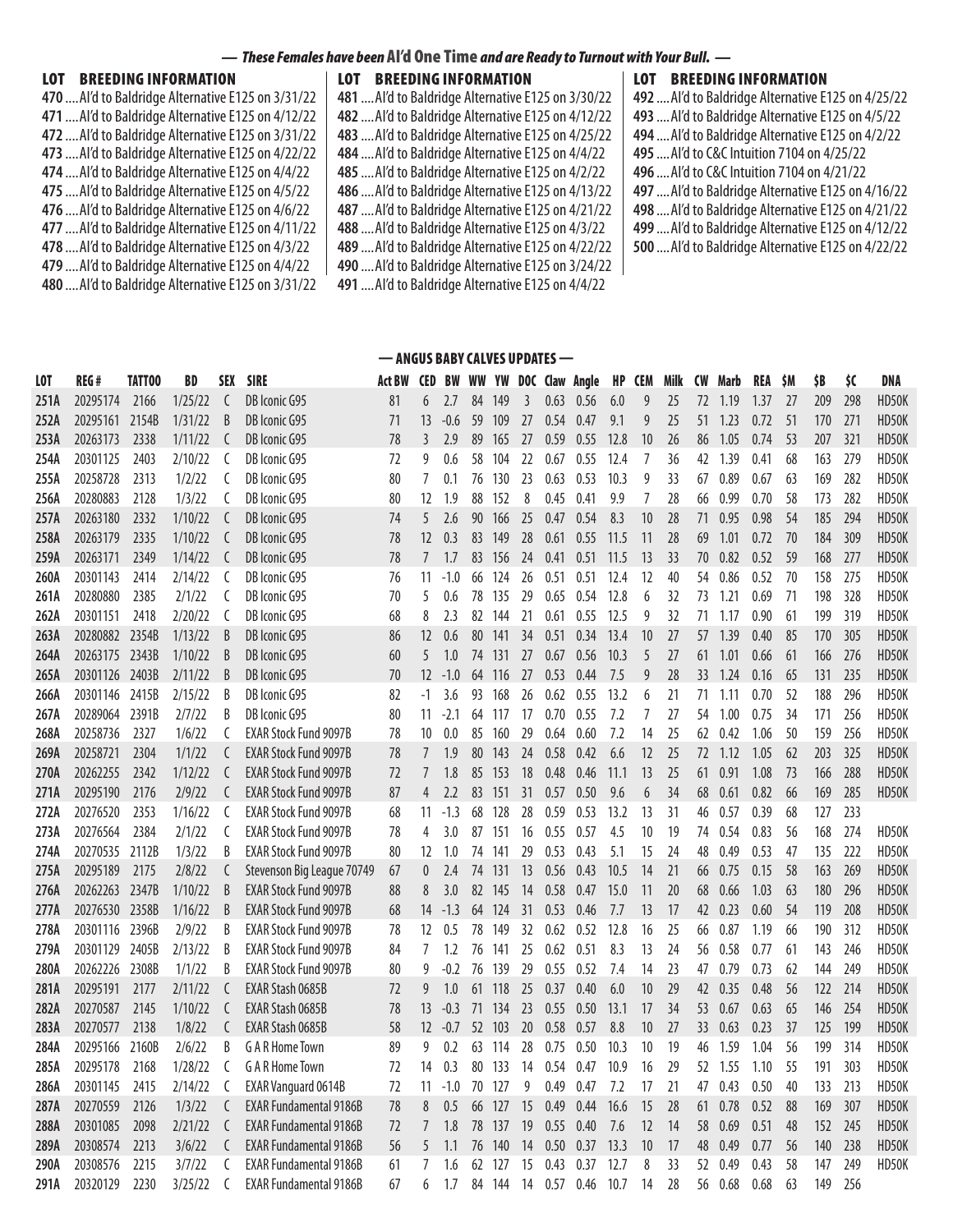|      | - ANGUS BABY CALVES UPDATES -<br><b>BW WW YW</b><br>Doc Claw Angle |        |         |     |                               |        |                 |        |    |            |                |                   |           |      |                |      |           |         |      |    |     |     |            |
|------|--------------------------------------------------------------------|--------|---------|-----|-------------------------------|--------|-----------------|--------|----|------------|----------------|-------------------|-----------|------|----------------|------|-----------|---------|------|----|-----|-----|------------|
| Lot  | Reg #                                                              | Tattoo | BD      | Sex | Sire                          | Act Bw | <b>CED</b>      |        |    |            |                |                   |           | HP   | <b>CEM</b>     | Milk | <b>CW</b> | Marb    | REA  | SΜ | \$B | \$C | <b>DNA</b> |
| 292A | 20258737                                                           | 2328   | 1/7/22  | C   | <b>EXAR Fundamental 9186B</b> | 70     | 10              | $-1.2$ | 65 | <b>120</b> | 21             | 0.50 <sub>1</sub> | 0.49      | 14.8 | 14             | 22   | 37        | 0.51    | 0.32 | 64 | 115 | 213 | HD50K      |
| 293A | 20270568 2132B                                                     |        | 1/10/22 | B   | <b>EXAR Fundamental 9186B</b> | 98     | 10              | 0.5    | 68 | 124        |                | 0.57              | 0.47      | 13.5 | 17             | 20   | 35        | 0.80    | 0.23 | 69 | 123 | 229 | HD50K      |
| 294A | 20320132 2240B                                                     |        | 3/21/22 | B   | <b>EXAR Fundamental 9186B</b> | 95     | 4               | 2.6    | 79 | 142        | 18             | 0.44              | 0.36      | 14.5 | 10             | 30   | 58        | 0.62    | 0.75 | 81 | 155 | 282 |            |
| 295A | 20320133                                                           | 2238B  | 3/20/22 | B   | <b>EXAR Fundamental 9186B</b> | 83     | 3               | 2.7    | 74 | 138        | 22             | 0.51              | 0.41      | 12.1 | 9              | 25   | 55        | 0.75    | 0.67 | 65 | 159 | 271 |            |
| 296A | 20262234                                                           | 2321B  | 1/4/22  | B   | <b>EXAR Fundamental 9186B</b> | 98     | 6               | 2.6    | 83 | 149        | 9              | 0.45              | 0.41      | 10.5 | 10             | 15   | 64        | 0.77    | 0.32 | 52 | 163 | 263 | HD50K      |
| 297A | 20262231                                                           | 2317B  | 1/3/22  | B   | <b>EXAR Fundamental 9186B</b> | 88     | 5               | $-0.1$ | 64 | 109        | 27             | 0.56              | 0.42      | 14.0 | 13             | 26   | 32        | 0.69    | 0.54 | 75 | 127 | 240 | HD50K      |
| 298A | 20270536                                                           | 2113   | 1/1/22  | C   | EXAR Guru 8719B               | 69     | 10              | 2.1    | 75 | 134        | 3              | 0.67              | 0.44      | 5.2  | 16             | 35   | 63        | 1.08    | 0.62 | 33 | 178 | 264 | HD50K      |
| 299A | 20295184                                                           | 2171   | 1/29/22 | C   | EXAR Guru 8719B               | 70     |                 | 3.5    | 78 | 130        | 26             | 0.71              | 0.53      | 8.2  | 10             | 23   | 58        | 0.99    | 0.49 | 50 | 162 | 260 | HD50K      |
| 300A | 20270544                                                           | 2117   | 1/2/22  | C   | EXAR Guru 8719B               | 69     | 10              | 1.2    | 78 | 138        | 10             | 0.63              | 0.50      | 11.1 | 15             | 35   | 64        | 1.20    | 0.56 | 59 | 177 | 289 | HD50K      |
| 301A | 20270582                                                           | 2142   | 1/8/22  | C   | EXAR Guru 8719B               | 87     | 5               | 2.1    | 80 | 141        | 15             | 0.63              | 0.58      | 11.8 | 14             | 29   | 78        | 1.02    | 1.00 | 47 | 199 | 305 | HD50K      |
| 302A | 20270565 2130B                                                     |        | 1/9/22  | B   | EXAR Guru 8719B               | 83     | 7               | 2.1    | 71 | 130        | 10             | 0.54              | 0.37      | 5.9  | 13             | 19   | 57        | 1.04    | 0.53 | 34 | 172 | 257 | HD50K      |
| 303A | 20262238 2327B                                                     |        | 1/4/22  | B   | EXAR Guru 8719B               | 72     | 7               | 1.3    | 66 | 115        | 29             | 0.53              | 0.46      | 5.3  | 14             | 34   | 46        | 1.14    | 0.61 | 60 | 160 | 268 | HD50K      |
| 304A | 20262251                                                           | 2339B  | 1/8/22  | B   | EXAR Guru 8719B               | 80     | 8               | 1.6    | 61 | 103        |                | 0.63              | 0.57      | 6.7  | 15             | 31   | 41        | 0.86    | 0.62 | 51 | 141 | 234 | HD50K      |
| 305A | 20276547                                                           | 2372B  | 1/24/22 | B   | EXAR Guru 8719B               | 80     | 4               | 2.5    | 64 | 118        | 15             | 0.57              | 0.44      | 3.3  | 10             | 30   | 56        | 0.90    | 0.78 | 50 | 172 | 273 | HD50K      |
| 306A | 20262237                                                           | 2325B  | 1/3/22  | B   | <b>EXAR Jet Fuel 9706B</b>    | 90     | 9               | 3.0    | 86 | 158        | 17             | 0.41              | 0.45      | 9.0  | 15             | 24   | 76        | 0.40    | 0.88 | 58 | 167 | 275 | HD50K      |
| 307A | 20301152                                                           | 2418B  | 2/16/22 | B   | <b>EXAR Jet Fuel 9706B</b>    | 86     | 7               | 1.6    | 56 | 108        | 21             | 0.53              | 0.34      | 6.6  | 10             | 29   | 53        | 0.85    | 0.85 | 59 | 165 | 273 | HD50K      |
| 310A | 20270546                                                           | 2118   | 1/2/22  | C   | <b>EXAR Jet Fuel 9706B</b>    | 72     | 11              | -0.7   | 52 | 93         | 9              | 0.37              | 0.40      | 9.1  | 11             | 22   | 45        | 0.77    | 0.69 | 53 | 155 | 254 | HD50K      |
| 311A | 20276544                                                           | 2371   | 1/24/22 | C   | EXAR Jet Fuel 9706B           | 80     | 8               | 0.4    | 65 | 113        | 27             | 0.59              | 0.65      | 7.1  | 5              | 23   | 53        | 0.88    | 0.68 | 43 | 161 | 252 | HD50K      |
| 312A | 20276538                                                           | 2365   | 1/24/22 | C   | <b>EXAR Jet Fuel 9706B</b>    | 74     | 4               | 2.5    | 77 | 149        | 32             | 0.56              | 0.58      | 9.7  | 4              | 16   | 71        | 0.74    | 0.81 | 48 | 184 | 287 | HD50K      |
| 313A | 20270540                                                           | 2115   | 1/1/22  | C   | <b>EXAR Long Range 9102</b>   | 67     | 14              | $-0.4$ | 75 | 131        | 20             | 0.62              | 0.58      | 7.7  | 13             | 30   | 70        | 1.22    | 0.74 | 52 | 202 | 314 | HD50K      |
| 314A | 20295193                                                           | 2179   | 2/14/22 | C   | <b>EXAR Long Range 9102</b>   | 72     | 5               | 3.6    | 79 | 133        | 13             | 0.45              | 0.37      | 4.8  | 9              | 23   | 73        | 0.99    | 0.64 | 39 | 189 | 284 | HD50K      |
| 315A | 20295196                                                           | 2182   | 2/18/22 | B   | <b>EXAR Long Range 9102</b>   | 78     | 10              | 1.6    | 72 | 125        | 17             | 0.54              | 0.46      | 9.0  | 9              | 23   | 62        | 0.96    | 0.79 | 59 | 184 | 298 |            |
| 316A | 20301072                                                           | 2091   | 2/14/22 | C   | <b>EXAR Long Range 9102</b>   | 77     | 10              | 1.0    | 69 | 123        | 16             | 0.47              | 0.55      | 4.7  | 5              | 31   | 55        | 0.86    | 0.67 | 42 | 168 | 260 |            |
| 317A | 20276522                                                           | 2354   | 1/19/22 | C   | <b>EXAR Long Range 9102</b>   | 74     | 10              | 1.1    | 57 | 97         | 9              | 0.49              | 0.55      | 6.5  | 9              | 41   | 51        | 1.03    | 0.56 | 56 | 167 | 273 | HD50K      |
| 318A | 20301087                                                           | 2099   | 2/21/22 | C   | <b>EXAR Amplify 8909B</b>     | 72     | 7               | 1.6    | 74 | 128        | 19             | 0.52              | 0.46      | 12.5 | 11             | 26   | 60        | 1.21    | 0.72 | 74 | 184 | 313 |            |
| 319A | 20301078                                                           | 2094   | 2/20/22 | C   | <b>EXAR Amplify 8909B</b>     | 72     | 13              | $-0.3$ | 75 | 137        | 26             | 0.46              | 0.53      | 11.3 | 11             | 29   | 60        | 0.60    | 0.78 | 74 | 160 | 282 |            |
| 320A | 20308575                                                           | 2214   | 3/6/22  | C   | <b>EXAR Amplify 8909B</b>     | 56     | 5               | 2.0    | 77 | 137        | 13             | 0.54              | 0.55      | 6.4  | 7              | 26   | 51        | 0.62    | 0.35 | 41 | 144 | 228 | HD50K      |
| 321A | 20258732                                                           | 2319   | 1/4/22  | C   | <b>EXAR Amplify 8909B</b>     | 72     | 12              | 0.5    | 67 | 119        | 8              | 0.51              | 0.58      | 12.9 | 17             | 21   | 61        | 0.54    | 0.73 | 67 | 166 | 282 | HD50K      |
| 322A | 20301060                                                           | 2085   | 2/9/22  | C   | <b>EXAR Amplify 8909B</b>     | 67     | 9               | 0.4    | 73 | 132        | 18             | 0.62              | 0.54      | 14.7 | 11             | 27   | 59        | 1.06    | 0.82 | 91 | 174 | 317 | HD50K      |
| 323A | 20308568                                                           | 2232B  | 3/12/22 | B   | <b>EXAR Amplify 8909B</b>     | 71     | 2               | 1.7    | 83 | 157        | 33             | 0.52              | 0.56      | 14.5 | 6              | 37   | 81        | 0.97    | 0.57 | 73 | 192 | 322 | HD50K      |
| 324A | 20301103 2211B                                                     |        | 2/20/22 | B   | <b>EXAR Amplify 8909B</b>     | 65     | 5               | 0.0    | 76 | 132        | 18             | 0.53              | 0.50      | 12.6 | 12             | 28   | 63        | 1.11    | 0.99 | 77 | 184 | 316 | HD50K      |
| 325A | 20301131 2406B                                                     |        | 2/13/22 | B   | <b>EXAR Amplify 8909B</b>     | 82     | 10              | 0.2    | 81 | 146        | 25             | 0.58              | 0.62      | 9.5  | 5              | 26   | 67        | 0.85    | 0.80 | 52 | 180 | 285 | HD50K      |
| 326A | 20301112 2220B                                                     |        | 3/1/22  | B   | <b>EXAR Amplify 8909B</b>     | 71     | 9               | 1.1    | 70 | 124        | 19             | 0.55              | 0.51      | 9.9  | 11             | 21   | 44        | 0.98    | 0.55 | 65 | 156 | 267 |            |
| 327A | 20270552                                                           | 2122   | 1/2/22  |     | <b>EXAR Grenade 9152B</b>     | 80     | ۵               | -0.6   | 84 | 154        | 19             | 0.51              | 0.49      | 16.1 | 5              | 29   | 63        | 0.79    | 0.83 | 62 | 168 | 280 | HD50K      |
| 328A | 20302929 2421B                                                     |        | 2/20/22 | B   | Basin Payweight 5462          | 70     | 4               | 1.7    | 70 | 127        | 23             | 0.63              | 0.50      | 11.3 | 8              | 24   | 55        | 0.42    | 0.79 | 61 | 143 | 246 | HD50K      |
| 329A | 20301092 2201B                                                     |        | 2/14/22 | B   | <b>EXAR Amplify 8909B</b>     | 71     | 6               | 0.7    | 85 | 148        | 19             | 0.35              | 0.45      | 11.6 | 6              | 28   |           | 60 1.11 | 0.70 | 84 | 171 | 306 | HD50K      |
| 330A | 20270555                                                           | 2124   | 1/2/22  | C   | <b>EXAR Grenade 9152B</b>     | 89     | 8               | 2.1    | 73 | 123        | 22             | 0.54 0.41         |           | 13.1 | 13             | 25   | 56        | 0.46    | 0.55 | 77 | 144 | 264 | HD50K      |
| 331A | 20270518 2101B                                                     |        | 1/1/22  | B   | <b>EXAR Grenade 9152B</b>     | 50     | 9               | 0.7    | 88 | 163        | 20             | 0.53              | 0.41      | 16.9 | 13             | 32   | 80        | 0.37    | 0.69 | 66 | 167 | 283 | HD50K      |
| 332A | 20295181 2169B                                                     |        | 2/26/22 | B   | <b>EXAR Stallion 7986</b>     | 76     | 9               | 1.9    | 72 | 134        | 5              | 0.57              | 0.41      | 8.0  | 10             | 25   | 61        | 0.97    | 0.74 | 47 | 183 | 284 |            |
| 333A | 20296127 2171B                                                     |        | 2/27/22 | B   | <b>EXAR Stallion 7986</b>     | 80     | 11              | 1.7    | 76 | 135        | 9              | 0.60              | 0.46      | 9.9  | 13             | 22   | 59        | 0.90    | 0.83 | 54 | 170 | 274 |            |
| 334A | 20312539                                                           | 2190   | 3/5/22  | C   | <b>EXAR Stallion 7986</b>     | 71     | 10 <sup>°</sup> | 1.7    |    | 76 140     | 9              | 0.58              | 0.54      | 9.3  | 12             | 24   | 63        | 0.95    | 0.95 | 44 | 186 | 285 |            |
| 335A | 20295197                                                           | 2183   | 2/19/22 | C   | <b>EXAR Stallion 7986</b>     | 69     | 11              | 1.3    |    | 71 128     | 9              | 0.60              | 0.54      | 11.2 | 9              | 22   |           | 56 0.82 | 0.78 | 51 | 165 | 265 |            |
| 336A | 20295183 2170B                                                     |        | 2/27/22 | B   | Bar R Jet Black 5063          | 88     | 8               | 2.9    |    | 82 146     | 22             |                   | 0.56 0.51 | 8.0  | 10             | 23   | 71        | 0.93    | 0.48 | 52 | 182 | 288 |            |
| 337A | 20312607 2455B                                                     |        | 3/17/22 | B   | A & B Ferguson 9080           | 74     | 9               | 0.6    | 65 | 117        | 21             | 0.55 0.49         |           | 13.0 | 12             | 25   | 43        | 0.61    | 0.72 | 56 | 138 | 235 |            |
| 338A | 20295168 2162B                                                     |        | 2/15/22 | B   | Basin Advance 5016            | 83     | 11              | 1.4    | 65 | 122        | $\overline{2}$ | $0.47$ 0.47       |           | 6.2  | 13             | 34   | 55        | 0.86    | 0.87 | 46 | 159 | 252 | HD50K      |
| 339A | 20312534 2175B                                                     |        | 3/6/22  | B   | Basin Advance 5016            | 75     | 6               | 1.5    | 65 | 126        | 17             | 0.52              | 0.40      | 12.6 | 9              | 29   | 57        | 0.58    | 0.66 | 58 | 159 | 264 |            |
| 340A | 20295171 2164B                                                     |        | 2/16/22 | B   | Basin Advance 5016            | 95     | 5               | 3.9    |    | 72 134     | 12             | 0.59              | 0.42      | 15.0 | 4              | 30   | 71        | 0.93    | 1.11 | 56 | 200 | 315 | HD50K      |
| 341A | 20312536                                                           | 2187   | 3/1/22  | C   | Basin Advance 5016            | 72     | 10              | 0.9    |    | 62 113     | 15             | 0.50              | 0.43      | 10.9 | 11             | 33   | 47        | 0.61    | 0.88 | 62 | 150 | 257 |            |
| 342A | 20295199                                                           | 2185   | 2/21/22 | C   | <b>Basin Advance 5016</b>     | 76     | 10              | 1.6    | 89 | 162        | 26             | 0.54              | 0.44      | 12.9 | 13             | 38   | 82        | 0.85    | 0.78 | 77 | 190 | 323 | HD50K      |
| 343A | 20295198                                                           | 2184   | 2/19/22 | C   | <b>Basin Advance 5016</b>     | 77     | 11              | 1.0    | 80 | 140        |                | 0.46              | 0.39      | 14.1 | 12             | 25   |           | 70 0.23 | 1.22 | 76 | 162 | 286 | HD50K      |
| 344A | 20295195                                                           | 2181   | 2/16/22 | C   | Basin Advance 5016            | 81     | 9               | 1.9    |    | 82 144     | 21             |                   | 0.42 0.34 | 9.8  | $\overline{7}$ | 35   | 61        | 0.80    | 0.95 | 71 | 166 | 286 | HD50K      |
| 345A | 20295194                                                           | 2180   | 2/16/22 | C   | Basin Advance 5016            | 74     | 16              | $-1.2$ | 79 | 144        | 7              | 0.47              | 0.38      | 10.7 | 13             | 34   |           | 64 0.55 | 0.97 | 61 | 162 | 271 | HD50K      |
| 347A | 20312611 2457B                                                     |        | 3/20/22 | B   | Basin Payweight 5462          | 82     | 9.              | 1.2    |    | 66 122     | 10             | $0.62$ 0.50       |           | 10.4 | 13             | 32   |           | 50 0.65 | 0.54 | 58 | 148 | 250 |            |
| 348A | 20312604 2453B                                                     |        | 3/16/22 | B   | Basin Payweight 5462          | 70     | 11              | 0.4    | 52 | 99         | 13             | 0.54 0.51         |           | 13.0 | 13             | 37   | 47        | 0.56    | 0.65 | 69 | 145 | 257 |            |
| 349A | 20312571                                                           | 2437   | 3/3/22  | C   | Basin Payweight 5462          | 84     | 8               | 1.7    | 63 | 122        | 13             | 0.52 0.49         |           | 11.0 | 11             | 31   | 56        | 0.69    | 0.38 | 59 | 157 | 263 |            |
| 350A | 20301155                                                           | 2420   | 3/1/22  | C   | Basin Payweight 5462          | 80     | 6               | 2.3    | 69 | 129        | 20             | 0.66              | 0.50      | 7.0  | 10             | 29   | 64        | 1.01    | 0.40 | 47 | 176 | 275 | HD50K      |
| 351A | 20301149                                                           | 2417   | 2/20/22 |     | Basin Payweight 5462          | 70     | 0               | 3.9    | 71 | 132        | 13             | 0.56 0.48         |           | 12.8 | 8              | 34   | 71        | 1.01    | 0.88 | 56 | 190 | 302 | HD50K      |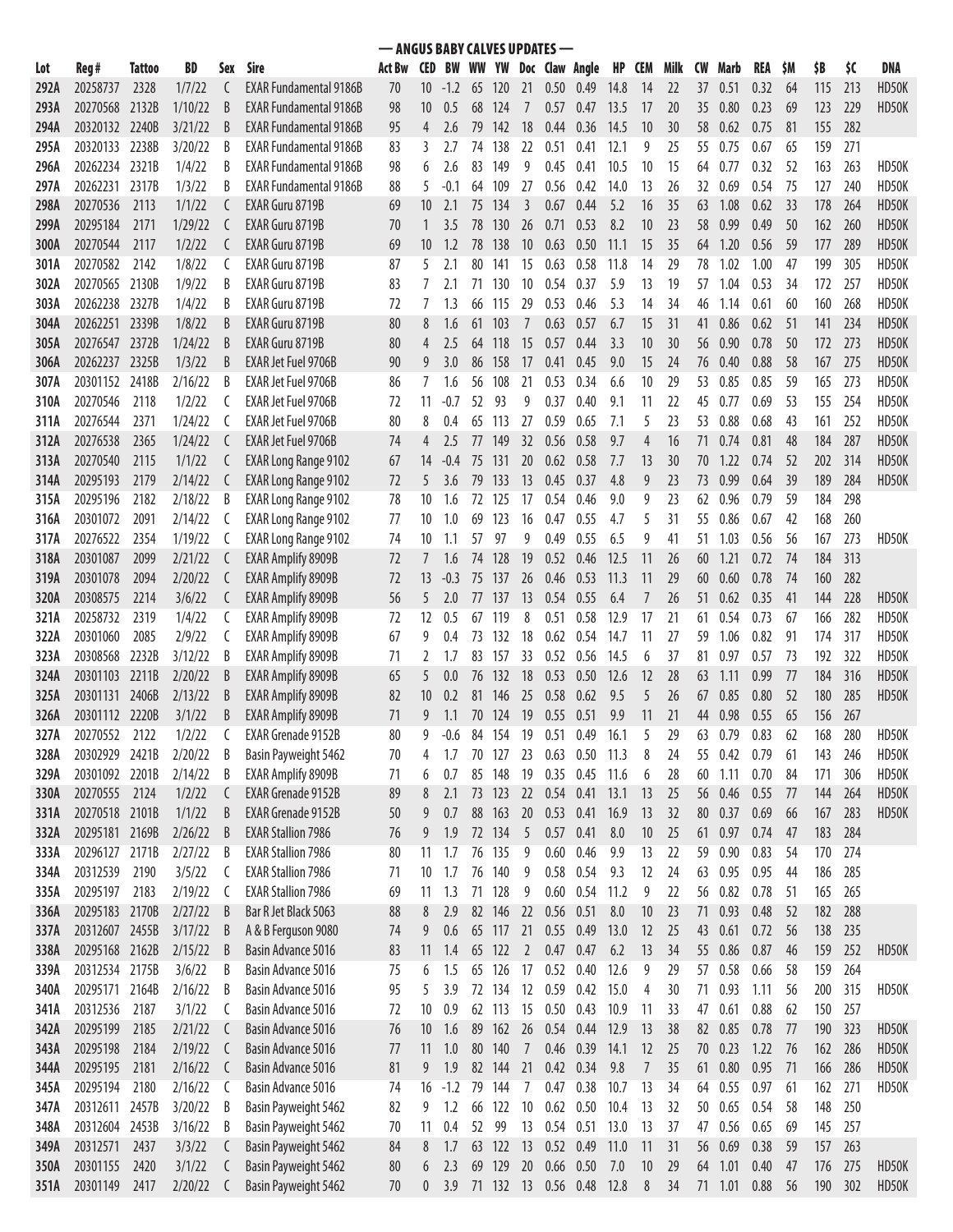| - ANGUS BABY CALVES UPDATES-<br><b>Act Bw</b><br>CED BW WW YW Doc Claw Angle<br>HP CEM |                      |               |                   |        |                                               |          |                   |            |     |                     |      |             |                     |            |           |          |           |              |              |           |            |            |       |
|----------------------------------------------------------------------------------------|----------------------|---------------|-------------------|--------|-----------------------------------------------|----------|-------------------|------------|-----|---------------------|------|-------------|---------------------|------------|-----------|----------|-----------|--------------|--------------|-----------|------------|------------|-------|
| Lot                                                                                    | Reg#                 | <b>Tattoo</b> | BD                | Sex    | Sire                                          |          |                   |            |     |                     |      |             |                     |            |           | Milk     | <b>CW</b> | Marb         | REA          | <b>SM</b> | \$B        | \$C        | DNA   |
| 352A                                                                                   | 20312557             | 2430          | 3/1/22            | C      | Basin Payweight 5462                          | 70       | 10                | 0.0        | 66  | <b>122</b>          | 18   |             | $0.59$ 0.44         | 11.4       | <b>12</b> | 31       | 57        | 0.88         | 0.34         | 65        | 160        | 273        |       |
| 353A                                                                                   | 20312581             | 2442          | 3/8/22            | C      | Basin Payweight 5462                          | 80       |                   | 1.5        |     | 54 107              | 17   | 0.55        | 0.44                | 10.7       | 12        | 32       | 46        | 0.67         | 0.75         | 56        | 152        | 253        |       |
| 354A                                                                                   | 20270525 2106B       |               | 1/1/22            | B      | <b>EXAR Superior</b>                          | 71       | 4                 | 2.7        | 85  | -157                | 13   |             | $0.64$ 0.46         | 15.2       | 10        | 21       | 64        | 0.55         | 0.66         | 50        | 155        | 251        | HD50K |
| 355A                                                                                   | 20276565             | 2384B         | 2/1/22            | B      | <b>EXAR Superior</b>                          | 78       | 11                | -1.4       | 58  | 113                 | 17   | 0.52        | 0.43                | 13.3       | 11        | 16       | 40        | 0.64         | 0.49         | 53        | 138        | 232        | HD50K |
| 356A                                                                                   | 20270554             | 2123          | 1/2/22            | C      | <b>EXAR Superior</b>                          | 79       | 6                 | 2.2        | 76  | 145                 | 11   | 0.54        | 0.37                | 9.9        | 6         | 17       | 64        | 1.11         | 0.83         | 45        | 190        | 291        | HD50K |
| 358A                                                                                   | 20302032             | 2405          | 2/11/22           | C      | <b>EXAR Superior</b>                          | 82       | $12 \overline{ }$ | $-0.7$     | 73  | 129                 | 12   | 0.63        | 0.43                | 13.5       | 4         | 19       | 40        | 1.43         | 0.76         | 50        | 170        | 270        | HD50K |
| 359A                                                                                   | 20295164             | 2158B         | 2/5/22            | B      | Stevenson Big League 70749                    | 77       | 3                 | 2.7        | 78  | 138                 | 18   | 0.44        | 0.43                | 9.6        | 12        | 25       | 66        | 0.43         | 0.31         | 55        | 155        | 256        | HD50K |
| 360A                                                                                   | 20312538             | 2189          | 3/5/22            | C      | Stevenson Big League 70749                    | 77       |                   | 2.3        | 75  | 138                 | 14   | 0.58        | 0.52                | 13.9       | 10        | 29       | 67        | 0.65         | 0.38         | 53        | 172        | 276        |       |
| 361A                                                                                   | 20270522             | 2105          | 1/1/22            | C      | Stevenson Big League 70749                    | -83      | $-1$              | 5.9        | 101 | 184                 | 9    | 0.64        | 0.52                | 10.4       | 12        | 27       | 106       | 0.48         | 0.92         | 43        | 212        | 318        | HD50K |
| 362A                                                                                   | 20301094             | 2202B         | 2/14/22           | B      | <b>EXAR Something Special 7666B 71</b>        |          | 11                | 0.4        | 59  | 115                 | 15   | 0.66        | 0.53                | 7.7        | 11        | 18       | 42        | 0.85         | 0.45         | 37        | 145        | 225        | HD50K |
| 363A                                                                                   | 20301108 2216B       |               | 2/27/22           | B      | <b>EXAR Something Special 7666B 95</b>        |          | 7                 | 3.5        | 79  | 144                 | 29   | 0.43        | 0.46                | 8.5        | 5         | 24       | 65        | 1.01         | 0.64         | 51        | 182        | 287        | HD50K |
| 364A                                                                                   | 20301097             | 2204B         | 2/26/22           | B      | <b>EXAR Something Special 7666B 77</b>        |          | 13                | 0.0        | 41  | 87                  |      | 0.65        | 0.46                | 4.8        | 10        | 25       | 34        | 0.82         | 0.71         | 15        | 154        | 215        | HD50K |
| 365A                                                                                   | 20301070             | 2090          | 2/13/22           | C      | <b>EXAR Something Special 7666B 72</b>        |          | 8                 | 1.5        | 69  | 127                 | 20   | 0.53        | 0.50                | 12.3       | 7         | 25       | 53        | 0.83         | 0.68         | 56        | 163        | 267        |       |
| 366A                                                                                   | 20308569             | 2206          | 2/28/22           | C      | <b>EXAR Something Special 7666B 78</b>        |          | 10                | 1.6        | 69  | 125                 | 8    | 0.64        | 0.50                | 13.7       | 10        | 31       | 50        | 0.89         | 0.40         | 56        | 148        | 248        | HD50K |
| 367A                                                                                   | 20312544             | 2222B         | 3/2/22            | B      | <b>EXAR Mighty 8413B</b>                      | 77       | 6                 | 2.1        | 80  | 146                 | 20   | 0.46        | 0.49                | 12.0       | 13        | 31       | 65        | 0.84         | 0.86         | 64        | 176        | 292        |       |
| 368A                                                                                   | 20312545             | 2223B         | 3/3/22            | B      | EXAR Mighty 8413B                             | 77       | 6                 | 2.4        | 77  | 135                 | 24   | 0.47        | 0.45                | 9.9        | 12        | 30       | 60        | 0.68         | 1.00         | 62        | 160        | 270        |       |
| 369A                                                                                   | 20301104 2212B       |               | 2/24/22           | B      | <b>EXAR Mighty 8413B</b>                      | 77       | 6                 | 3.1        | 72  | 123                 | 21   | 0.59        | 0.57                | 8.1        | 11        | 28       | 58        | 0.60         | 0.98         | 60        | 155        | 261        | HD50K |
| 370A                                                                                   | 20320130             | 2232          | 3/5/22            | C      | <b>EXAR Mighty 8413B</b>                      | 30       | 8                 | 1.2        | 81  | 149                 | 28   | 0.53        | 0.53                | 11.0       | 9         | 25       | 72        | 0.75         | 0.86         | 60        | 182        | 296        |       |
| 371A                                                                                   | 20308570             | 2207          | 2/28/22           | C      | <b>EXAR Mighty 8413B</b>                      | 67       | 10                | 0.1        | 59  | 110                 | 23   | 0.56        | 0.57                | 8.8        | 9         | 30       | 44        | 1.08         | 0.84         | 45        | 160        | 253        | HD50K |
| 372A                                                                                   | 20315640 2180B       |               | 3/25/22           | B      | <b>EXAR Monumental 6056B</b>                  | 89       | 6                 | 1.6        | 78  | 137                 | 22   | 0.46        | 0.46                | 5.6        | 10        | 29       | 56        | 1.12         | 0.72         | 53        | 165        | 267        |       |
| 373A                                                                                   | 20315639 2179B       |               | 3/24/22           | B      | <b>EXAR Monumental 6056B</b>                  | 80       | 4                 | 2.1        | 81  | 144                 | 14   | 0.49        | 0.48                | 9.7        | 13        | 28       | 64        | 1.22         | 0.70         | 52        | 181        | 287        |       |
| 374A                                                                                   | 20295177 2167B       |               | 2/21/22           | B      | <b>EXAR Neurology 5049B</b>                   | 83       | 14                | -0.1       | 70  | -127                | 17   | 0.51        | 0.48                | 11.2       | 13        | 28       | 51.       | 0.86         | 0.94         | 60        | 164        | 273        |       |
| 375A                                                                                   | 20295175 2166B       |               | 2/19/22           | B      | <b>EXAR Neurology 5049B</b>                   | 80       | 9                 | 1.6        | 73  | -136                | 13   | 0.54        | 0.50                | 11.9       | 9         | 29       | 47        | 0.67         | 0.98         | 64        | 147        | 255        |       |
| 376A                                                                                   | 20315638 2177B       |               | 3/14/22           | B      | <b>EXAR Neurology 5049B</b>                   | 69       | 15                | $-1.4$     | 73  | 131                 | 20   | 0.51        | 0.50                | 11.7       | 15        | 31       | 52        | 0.92         | 0.92         | 70        | 160        | 278        |       |
| 377A                                                                                   | 20295167 2161B       |               | 2/12/22           | B      | <b>EXAR Neurology 5049B</b>                   | 71       | 11                | 1.0        | 88  | 151                 | 10   | 0.45        | 0.45                | 15.2       | 15        | 28       | 52        | 0.88         | 1.10         | 76        | 158        | 281        | HD50K |
| 378A                                                                                   | 20312570 2436B       |               | 3/4/22            | B      | <b>EXAR Spread 5767B</b>                      | 76       | 11                | 0.8        | 60  | 117                 | 17   | 0.58        | 0.50                | 8.1        | 12        | 30       | 36        | 0.73         | 0.82         | 49        | 144        | 236        |       |
| 379A                                                                                   | 20312574 2438B       |               | 3/4/22            | B      | <b>EXAR Spread 5767B</b>                      | 90       | 6                 |            | 65  | 120                 | 21   | 0.59        | 0.47                | 6.3        | 12        | 25       | 49        | 0.58         | 0.88         | 40        | 156        | 242        |       |
| 380A                                                                                   | 20312613             | 2458B         | 3/20/22           | B      | EXAR Spread 5767B                             | 88       | 5                 | 2.6        | 69  | 124                 | 16   | 0.58        | 0.45                | 9.2        | 12        | 26       | 49        | 0.87         | 0.64         | 56        | 156        | 258        |       |
| 381A                                                                                   | 20320134 2465B       |               | 3/25/22           | B      | EXAR Spread 5767B                             | 80       | 9                 | 1.8        | 60  | 112                 | 16   | 0.63        | 0.44                | 7.2        | 13        | 23       | 38        | 0.68         | 0.64         | 52        | 143        | 237        |       |
| 382A                                                                                   | 20320135             | 2466B         | 3/25/22           | B      | <b>EXAR Spread 5767B</b>                      | 76       | 5                 | 2.2        | 60  | 111                 | 17   | 0.64        | 0.55                | 8.2        | 12        | 26       | 37        | 0.66         | 0.60         | 43        | 139        | 223        |       |
| 383A                                                                                   | 20301159             | 2423          | 3/1/22            | C      | <b>EXAR Spread 5767B</b>                      | 68       | 9                 | 0.0        | 51  | 98                  | 20   | 0.53        | 0.53                | 8.6        | 10        | 22       | 28        | 0.92         | 0.65         | 53        | 133        | 226        | HD50K |
| 384A                                                                                   | 20312563             | 2433          | 3/3/22            | C      | <b>EXAR Spread 5767B</b>                      | 68       | 9                 | 0.9        | 68  | 117                 | 15   | 0.65        | 0.50                | 7.8        | 14        | 26       | 42        | 0.52         | 0.60         | 61        | 134        | 235        |       |
| 385A                                                                                   | 20312585             | 2444          | 3/8/22            |        | <b>EXAR Spread 5767B</b>                      | 74       | 9                 | 1.1        | 61  | 109                 | 18   | 0.55        | 0.47                | 6.6        | 12        | 23       | 28        | 0.84         | 0.74         | 55        | 133        | 228        |       |
| 386A                                                                                   | 20312589             | 2446          | 3/8/22            |        | EXAR Spread 5767B                             | 76       |                   | 1.1        | 61  | 108                 | 14   | 0.54        | 0.51                | 8.5        | 12        | 33       | 40        | 0.71         | 0.87         | 61        | 143        | 246        |       |
| 387A                                                                                   | 20312591<br>20312603 | 2447<br>2453  | 3/8/22<br>3/13/22 | C      | EXAR Spread 5767B<br><b>EXAR Spread 5767B</b> | 74<br>80 | 10<br>5           | 0.7<br>2.5 |     | 63 110 19<br>62 116 | 15   | 0.67        | $0.64$ 0.54<br>0.50 | 9.5<br>6.5 | 13<br>8   | 28<br>29 | 34<br>41  | 0.76<br>0.72 | 0.70<br>0.62 | 59<br>38  | 136<br>143 | 235<br>223 |       |
| 388A<br>389A                                                                           | 20301154 2419B       |               | 2/18/22           | C<br>B | EXAR Expo 7760B                               | 86       | -1                | 3.9        |     | 82 138              | 23   | $0.71$ 0.55 |                     | 9.1        | 8         | 14       | 55        | 0.51         | 0.77         | 54        | 143        | 239        | HD50K |
| 390A                                                                                   | 20312562 2432B       |               | 3/1/22            | B      | EXAR Expo 7760B                               | 72       | 9                 | 0.5        | 61  | 113                 | 17   | 0.72 0.59   |                     | 10.9       | 12        | 23       | 48        | 0.69         | 0.47         | 53        | 145        | 241        |       |
| 391A                                                                                   | 20312566 2434B       |               | 3/1/22            | B      | EXAR Expo 7760B                               | 80       | 6                 | 1.8        | 71  | 129                 | 22   | 0.72 0.59   |                     | 8.5        | 13        | 25       | 59        | 0.60         | 0.45         | 49        | 150        | 244        |       |
| 392A                                                                                   | 20312584 2443B       |               | 3/8/22            | B      | EXAR Expo 7760B                               | 84       | 7                 | 1.6        | 66  | 122                 | 12   | 0.69        | 0.62                | 6.6        | 12        | 21       | 47        | 0.37         | 0.24         | 35        | 125        | 197        |       |
| 393A                                                                                   | 20312609 2456B       |               | 3/20/22           | B      | EXAR Expo 7760B                               | 76       | 9                 | 1.4        |     | 65 121              | 20   | $0.70$ 0.55 |                     | 7.8        | 13        | 20       | 47        | 0.53         | 0.39         | 47        | 138        | 226        |       |
| 394A                                                                                   | 20312573             | 2438          | 3/4/22            | C      | EXAR Expo 7760B                               | 68       | 9                 | 0.5        | 59  | 108                 | 12   | 0.79        | 0.62                | 6.0        | 10        | 23       | 38        | 0.62         | 0.22         | 36        | 124        | 197        |       |
| 395A                                                                                   | 20312567             | 2435          | 3/3/22            | C      | EXAR Expo 7760B                               | 60       | $12 \overline{ }$ | $-0.8$     |     | 57 107              | 14   | 0.75        | 0.64                | 6.4        | 14        | 26       | 37        | 0.69         | 0.27         | 38        | 126        | 201        |       |
| 396A                                                                                   | 20312595             | 2449          | 3/9/22            | C      | EXAR Expo 7760B                               | 80       | 12                | 0.2        |     | 62 110              | 16   | 0.63        | 0.50                | 10.8       | 14        | 23       | 42        | 0.92         | 0.33         | 58        | 144        | 245        |       |
| 398A                                                                                   | 20260795             | 2325          | 1/6/22            | C      | Basin Safe Deposit 9324                       | 48       | 12                | 0.7        |     | 65 124              | 20   | $0.54$ 0.48 |                     | 5.9        | 17        | 23       |           | 52 0.68      | 0.80         | 63        | 159        | 269        | HD50K |
| 399A                                                                                   | 20260801             | 2308          | 1/1/22            | C      | Basin Safe Deposit 9324                       | 62       | 9                 | 1.9        | 65  | 122                 | 20   | 0.43        | 0.49                | 5.6        | 13        | 30       | 64        | 0.72         | 1.00         | 46        | 183        | 283        | HD50K |
| 400A                                                                                   | 20260811             | 2300          | 1/1/22            | C      | Basin Safe Deposit 9324                       | 40       | 8                 | 1.6        | 78  | 138                 | 16   | 0.43        | 0.45                | 5.3        | 12        | 30       | 65        | 1.01         | 0.69         | 51        | 179        | 283        | HD50K |
| 401A                                                                                   | 20281577             | 2364          | 1/24/22           | C      | Basin Safe Deposit 9324                       | 62       | 13                | 0.2        | 65  | 125                 | 18   | 0.43        | 0.44                | 8.2        | 12        | 28       | 54        | 0.79         | 0.94         | 67        | 169        | 286        | HD50K |
| 402A                                                                                   | 20262222 2304B       |               | 1/1/22            | B      | <b>Baldridge Alternative E125</b>             | 50       | 11                | 0.7        | 60  | 116                 | 18   | $0.62$ 0.54 |                     | 9.2        | 14        | 20       | 64        | 0.46         | 0.91         | 44        | 171        | 266        | HD50K |
| 403A                                                                                   | 20312564 2433B       |               | 3/1/22            | B      | BR Prophet K263 1268 7797                     | 70       | 10                | 0.9        |     | 68 130              | 23   | 0.48        | 0.44                | 12.0       | 15        | 34       | 53        | 0.47         | 1.05         | 67        | 146        | 256        |       |
| 404A                                                                                   | 20312575             | 2439          | 3/5/22            | C      | BR Prophet K263 1268 7797                     | 80       | 6                 | 2.3        |     | 71 136              | 23   | 0.53 0.48   |                     | 10.8       | 12        | 36       | 54        | 0.62         | 0.86         | 54        | 148        | 246        |       |
| 405A                                                                                   | Pending              | 2455          | 3/13/22           | C      | BR Prophet K263 1268 7797                     | 58       |                   |            |     |                     |      |             |                     |            |           |          |           |              |              |           |            |            |       |
| 406A                                                                                   | 20335144             | 2243          | 4/12/22           | C      | <b>EXAR Amplify 8909B</b>                     | 51       | 5                 | 2.1        |     | 80 145 21           |      |             | 0.52 0.55 10.1      |            | 8         | 30       |           | 75 1.07      | 0.77         | 57        | 202        | 319        |       |
| 407A                                                                                   | Pending              | 2239B         | 4/3/22            | B      | EXAR Acclaim 8629B                            | 78       | 7                 | 0.6        |     | 66 125              | - 19 | 0.65 0.56   |                     | 11.6       | 10        | 24       | 67        | 0.92         | 0.54         | 38        | 185        | 278        |       |
| 408A                                                                                   | 20320952             | 2236          | 4/1/22            | C      | EXAR Mighty 8413B                             | 61       | 8                 | 1.7        |     | 71 134              | 21   | 0.49        | 0.43                | 8.5        | 7         | 23       | 59        | 0.57         | 0.87         | 50        | 165        | 264        |       |
| 409A                                                                                   | 20335149             | 2253B         | 4/14/22           | B      | A & B Ferguson 9080                           | 71       | 10                | 0.6        |     | 71 125 14           |      | 0.49        | 0.46                | 12.3       | 13        | 25       | 47        | 0.20         | 0.73         | 60        | 125        | 222        |       |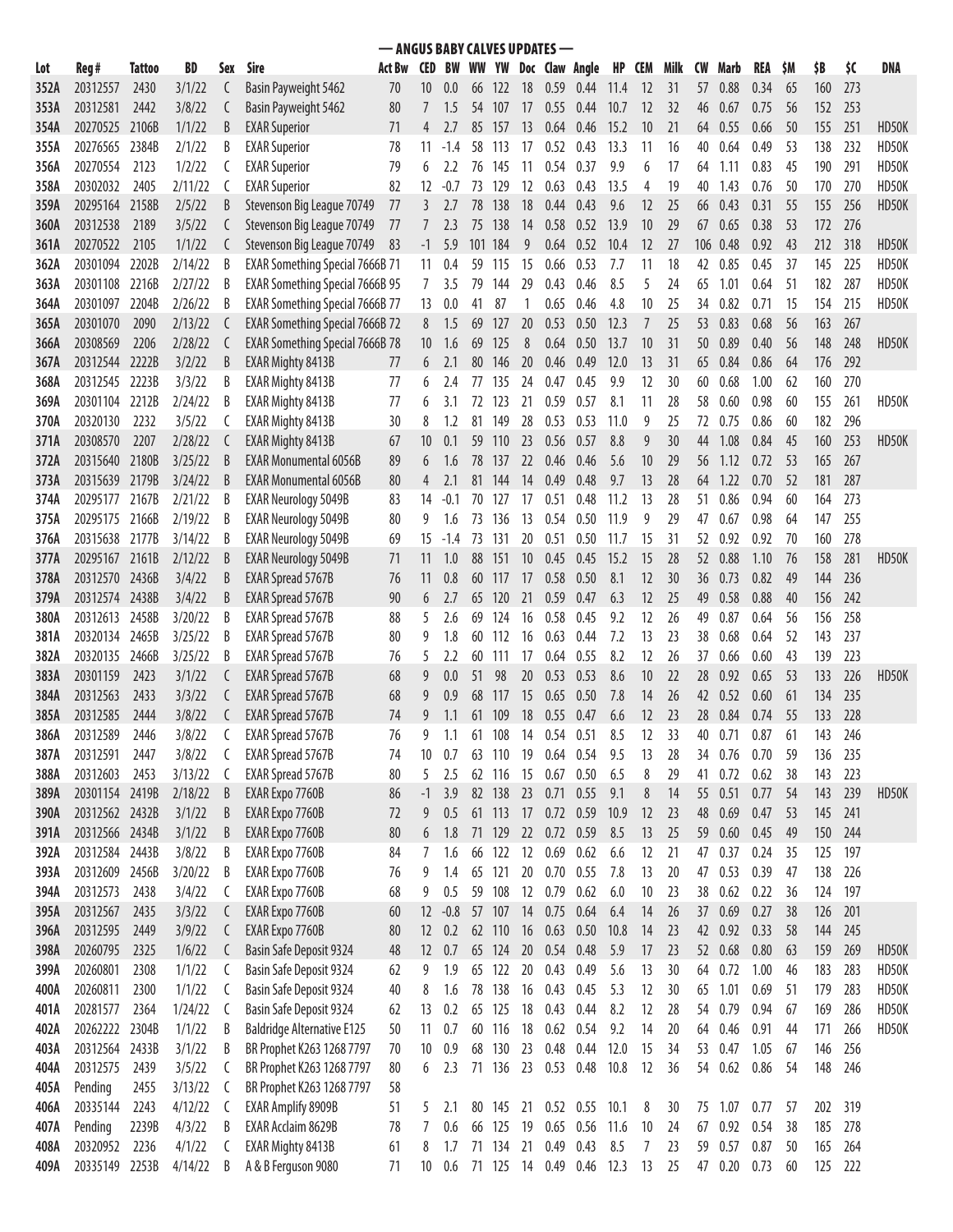|     | — ANGUS BABY CALVES UPDATES — |  |  |  |                                                  |                                                                                                |  |  |  |  |  |  |                                                                 |  |  |  |  |         |  |     |
|-----|-------------------------------|--|--|--|--------------------------------------------------|------------------------------------------------------------------------------------------------|--|--|--|--|--|--|-----------------------------------------------------------------|--|--|--|--|---------|--|-----|
| Lot | Reg# Tattoo BD Sex Sire       |  |  |  |                                                  | Act Bw CED BW WW YW Doc Claw Angle HP CEM Milk CW Marb REA \$M \$B \$C                         |  |  |  |  |  |  |                                                                 |  |  |  |  |         |  | DNA |
|     | 412A 20322329 2244B           |  |  |  | 4/1/22 B EXAR Stallion 7986                      |                                                                                                |  |  |  |  |  |  | 71 9 1.5 75 137 15 0.56 0.49 9.6 14 22 65 0.92 0.60 53 180 286  |  |  |  |  |         |  |     |
|     | 414A 20332032 2471B           |  |  |  | 4/4/22 B EXAR Expo 7760B                         |                                                                                                |  |  |  |  |  |  | 74 11 0.3 70 126 13 0.64 0.54 9.5 13 19 59 0.51 0.61 49         |  |  |  |  | 150 244 |  |     |
|     |                               |  |  |  | 416A 20335143 2242 4/9/22 C Basin Payweight 5462 |                                                                                                |  |  |  |  |  |  | 57 5 2.3 65 125 15 0.58 0.54 11.7 12 34 63 0.61 0.63 44 167 261 |  |  |  |  |         |  |     |
|     |                               |  |  |  | 417A 20335145 2244 4/14/22 C EXAR Expo 7760B     |                                                                                                |  |  |  |  |  |  | 67 11 0.7 60 115 21 0.65 0.57 7.3 14 27 57 0.75 0.49 53         |  |  |  |  | 161 262 |  |     |
|     | 418A 20329718 2245B           |  |  |  | 4/6/22 B Bar R Jet Black 5063                    |                                                                                                |  |  |  |  |  |  | 77 11 1.6 71 127 25 0.52 0.41 5.6 9 27 56 0.63 0.84 55          |  |  |  |  | 160 263 |  |     |
|     | 419A 20326091 2240            |  |  |  | 4/8/22 C EXAR Expo 7760B                         |                                                                                                |  |  |  |  |  |  | 67 12 0.3 61 117 17 0.78 0.58 8.4 15 26 50 0.78 0.53 48         |  |  |  |  | 156 250 |  |     |
|     | 421A 20320956 2237            |  |  |  | 4/1/22 C EXAR Amplify 8909B                      |                                                                                                |  |  |  |  |  |  | 61 11 0.0 73 134 19 0.42 0.50 10.6 10 24 57 0.61 0.51 65        |  |  |  |  | 156 267 |  |     |
|     |                               |  |  |  | 422A 20335148 2252B 4/13/22 B EXAR Expo 7760B    | 77   9   1.5   64   115   10   0.68   0.60   8.7   13   28   42   0.39   0.37   42   122   200 |  |  |  |  |  |  |                                                                 |  |  |  |  |         |  |     |

|      | — HEREFORD BABY CALVES UPDATES — |        |           |              |                              |               |            |           |     |     |                |    |            |      |      |         |             |      |             |           |            |
|------|----------------------------------|--------|-----------|--------------|------------------------------|---------------|------------|-----------|-----|-----|----------------|----|------------|------|------|---------|-------------|------|-------------|-----------|------------|
| LOT  | REG#                             | TATT00 | <b>BD</b> | <b>SEX</b>   | <b>SIRE</b>                  | <b>Act BW</b> | <b>CED</b> | <b>BW</b> | WW  | YW  | Milk M&G       |    | <b>CEM</b> | UFAT | UREA | Marb    | <b>SBMI</b> | SBII | <b>SCHB</b> | <b>MD</b> | <b>HPS</b> |
| 425A | P44331489                        | 2070   | 7/70/77   |              | <b>BR FNCORF F121A FT</b>    | 76            | 1.8        | 2.6       | 59  | 97  | $\frac{26}{3}$ | 55 | 5.5        | 1.0  | 0.53 | 0.26    | 388         | 472  | 151         |           | P          |
| 426A | P44331492 2073                   |        | 2/27/22   |              | BR ENCORE E121A ET           | 74            | 3.0        | 7.3       | 60  | 96  | 24             | 54 | 4.2        | 0.9  | 0.36 | 0.15    | 355         | 434  | 131         |           | P          |
| 427A | P44331478                        | 2057   | 2/1/22    | <sup>B</sup> | <b>LOEWEN GENESIS G16 ET</b> | 85            | 4.3        | 3.4       | 68  | 101 | 36             | 70 | 5.8        | 1.2  | 0.53 | 0.22    | 419         | 511  | 138         |           | P          |
| 428A | P44323538                        | 2028   | 1/14/22   |              | LOEWEN GENESIS G16 ET        | 86            | $-2.6$     | 5.4       | 70  | 10  | 32             | 67 | 3.1        | 0.9  | 0.87 | 0.20    | 382         | 472  | 142         |           | Het P      |
| 429A | P44323536 2026                   |        | 1/12/22   | B            | LOEWEN GENESIS G16 ET        | 92            | $-2.8$     | 5.3       | 73  | 118 | 35             |    | 2.3        | 2.1  | 0.71 | 0.47    | 416         | 529  | 171         |           | Homo P     |
| 430A | P44331493                        | 2074   | 2/27/22   |              | BR ENCORE E121A ET           | 82            | $-0.6$     | 3.8       | 59  | 96  | 25             | 54 | 2.1        | 1.0  | 0.47 | 0.27    | 353         | 437  | 147         |           | P          |
| 431A | 44343718                         | 2095   | 4/3/22    | B            | BR ENCORE E121A ET           | 75            | $-4.2$     | 5.6       | 70  | 112 | 26             | 61 | 0.1        | 1.0  | 0.59 | 0.23    | 343         | 433  | 155         |           | P          |
| 432A | P44331483                        | 2062   | 2/8/22    |              | <b>LOEWEN GENESIS G16 ET</b> | 97            | $-11.283$  |           | 74  | 119 | 31             | 68 | $-31$      |      | 0.63 | $-0.04$ | 329         | 406  | 135         |           | Het P      |
| 433A | P44331491                        | 2072   | 2/26/22   |              | <b>EXR BENCHMARK 8240 ET</b> | 83            | $-2.8$     | 4.7       | 49  | 85  | 28             | 52 | $-2.6$     | 1.3  | 0.69 | 0.16    | 355         | 422  | 143         |           | P          |
| 434A | P44331470                        | 2049   | 1/30/22   |              | EXR AIR EXPRESS 8135 ET      | 78            | $-3.2$     | 5.4       | 63  | 101 | 35             | 66 |            | 0.9  | 0.84 | 0.34    | 365         | 456  | 185         |           | Het P      |
| 436A | P44323541                        | 2031   | 1/16/22   | B            | LOEWEN GENESIS G16 ET        | 81            | 9.2        | 1.5       | 62  | 104 | 33             | 64 | 7.8        | 1.3  | 0.46 | 0.52    | 392         | 499  | 164         |           | Homo P     |
| 437A | 44331473                         | 2052   | 1/31/22   |              | <b>FXR BENCHMARK 8240 FT</b> | 70            | 7.0        | 2.3       | 61  | 98  | 31             | 61 | 4.8        | 1.3  | 0.50 | 0.40    | 438         | 537  | 160         |           | Horned     |
| 438A | P44331476                        | 2055   | 2/1/22    |              | <b>LOEWEN GENESIS G16 ET</b> | 76            | 8.0        | 0.8       | 57  | 88  | 34             | 63 | 7.8        | 14   | 0.33 | 0.27    | 471         | 562  | 113         |           | Het P      |
| 439A | P44331479                        | 2058   | 2/3/22    | B            | EXR BANKROLL 8130 ET         | 83            | $-1.4$     | 3.9       | -51 | 98  | 31             | 56 | 3.7        | 1.6  | 0.48 | $-0.03$ | 400         | 462  | 101         | MDC       | Het P      |
| 440A | P44323532                        | 2022   | 1/12/22   |              | <b>LOEWEN GENESIS G16 ET</b> | 89            | $-1.6$     | 4.6       | 77  | 120 | 31             | 70 | $-1.3$     |      | 0.58 | 0.17    | 444         | 544  | 136         |           | Homo P     |
| 441A | P44331475                        | 2054   | 1/31/22   |              | <b>EXR BENCHMARK 8240 ET</b> | 72            | 2.8        | 7.9       | 58  | 96  | 29             | 58 | 1.7        |      | 0.47 | 0.22    | 371         | 453  | 145         |           | Homo P     |
| 442A | 44331487                         | 2067   | 2/15/22   |              | <b>FXR BENCHMARK 8240 FT</b> | 78            | 1.8        | 2.8       | 43  | 68  | 28             | 50 | 0.2        | 1.3  | 0.46 | $-0.02$ | 389         | 442  | 108         |           | Horned     |
| 443A | P44331486                        | 2066   | 2/15/22   |              | EXR SLINGSHOT 6021           | 70            | 10.2       | 0.9       | 45  | 73  | 24             | 46 | 6.0        |      | 0.40 | $-0.06$ | 367         | 419  | 78          |           | P          |
| 444A | P44331464                        | 2043   | 1/27/22   | B            | EXR PLATINUM 9200 ET         | 69            | 11.7       | $-0.1$    | -55 | 77  | 74             | 51 | 4.0        | 0.7  | 0.30 | $-0.03$ | 331         | 395  | 76          |           | P          |
| 445A | 44343812                         | 2098   | 4/14/22   |              | EXR BENCHMARK 8240 ET        | 61            | 5.3        | 1.3       | 51  | 88  | 30             | 56 | 4.4        | 1.5  | 0.74 | 0.33    | 412         | 495  | 165         |           | P          |